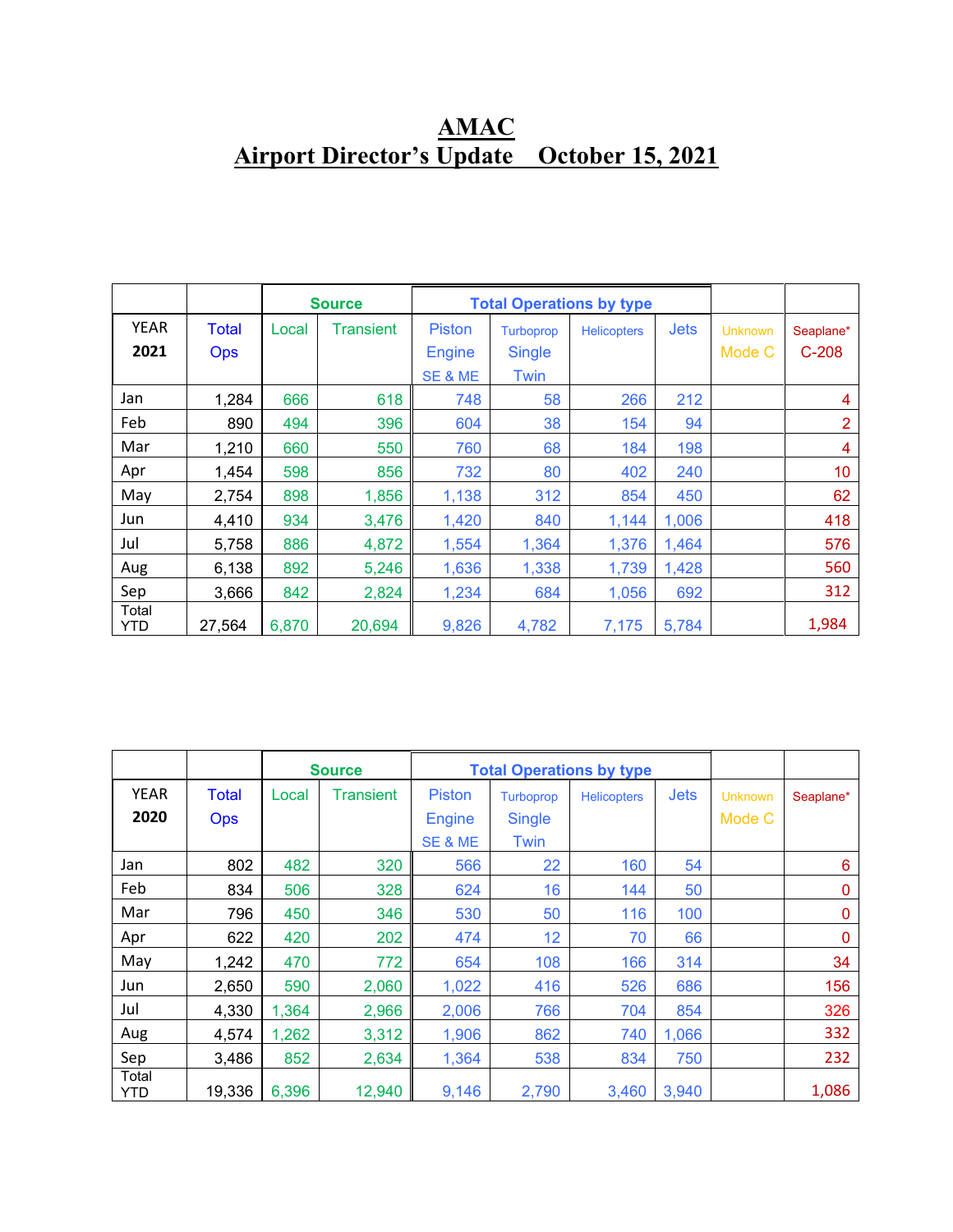|              |            |       | <b>Source</b> | <b>Total Operations by type</b> |                  |             |             |                |                |
|--------------|------------|-------|---------------|---------------------------------|------------------|-------------|-------------|----------------|----------------|
| <b>YEAR</b>  | Total      | Local | Transient     | <b>Piston</b>                   | <b>Turboprop</b> | Helicopters | <b>Jets</b> | <b>Unknown</b> | Seaplane*      |
| 2019         | <b>Ops</b> |       |               | <b>Engine</b>                   | <b>Single</b>    |             |             | Mode C         |                |
|              |            |       |               | SE & ME                         | Twin             |             |             |                |                |
| Jan          | 520        | 216   | 304           | 284                             | 16               | 152         | 68          |                | $\Omega$       |
| Feb          | 642        | 330   | 312           | 440                             | 28               | 148         | 26          |                | 0              |
| Mar          | 716        | 340   | 376           | 436                             | 36               | 186         | 58          |                | $\overline{2}$ |
| Apr          | 896        | 430   | 466           | 568                             | 60               | 192         | 76          |                | 20             |
| May          | 2,416      | 626   | 1,790         | 910                             | 442              | 740         | 324         |                | 236            |
| Jun          | 3,840      | 708   | 3,132         | 1,170                           | 874              | 1,224       | 572         |                | 538            |
| Jul          | 6,780      | 884   | 5,896         | 1,744                           | 1,678            | 2,234       | 1,124       |                | 986            |
| Aug          | 7,410      | 992   | 6,418         | 1,848                           | 1,918            | 2,334       | 1,310       |                | 1,072          |
| Sep          | 3,012      | 790   | 2,222         | 1,124                           | 516              | 962         | 410         |                | 310            |
| Total<br>YTD | 26,232     | 5,316 | 20,916        | 8,524                           | 5,568            | 8,172       | 3,968       |                | 3,164          |

*Note: Although I have included the 2020 Operations spreadsheet for your review, the only meaningful comparison of operations is between 2021 and 2019, 2019 being the last "normal" year of operations.*

*We're up over 1300 operations in 2021 YTD vs 2019.*

## **2021 vs 2019 YTD**

Helicopters down 12% Jets up 45% Turboprops down 14 % Seaplane down 47% Piston up 15%

Total Ops YTD through Sept 2021 vs Sept 2019 up 5%

*Summary: While helicopters, Turboprops and Seaplane numbers are down vs 2019, Piston and Jet traffic ops are up for an overall increase of 5% YTD.*